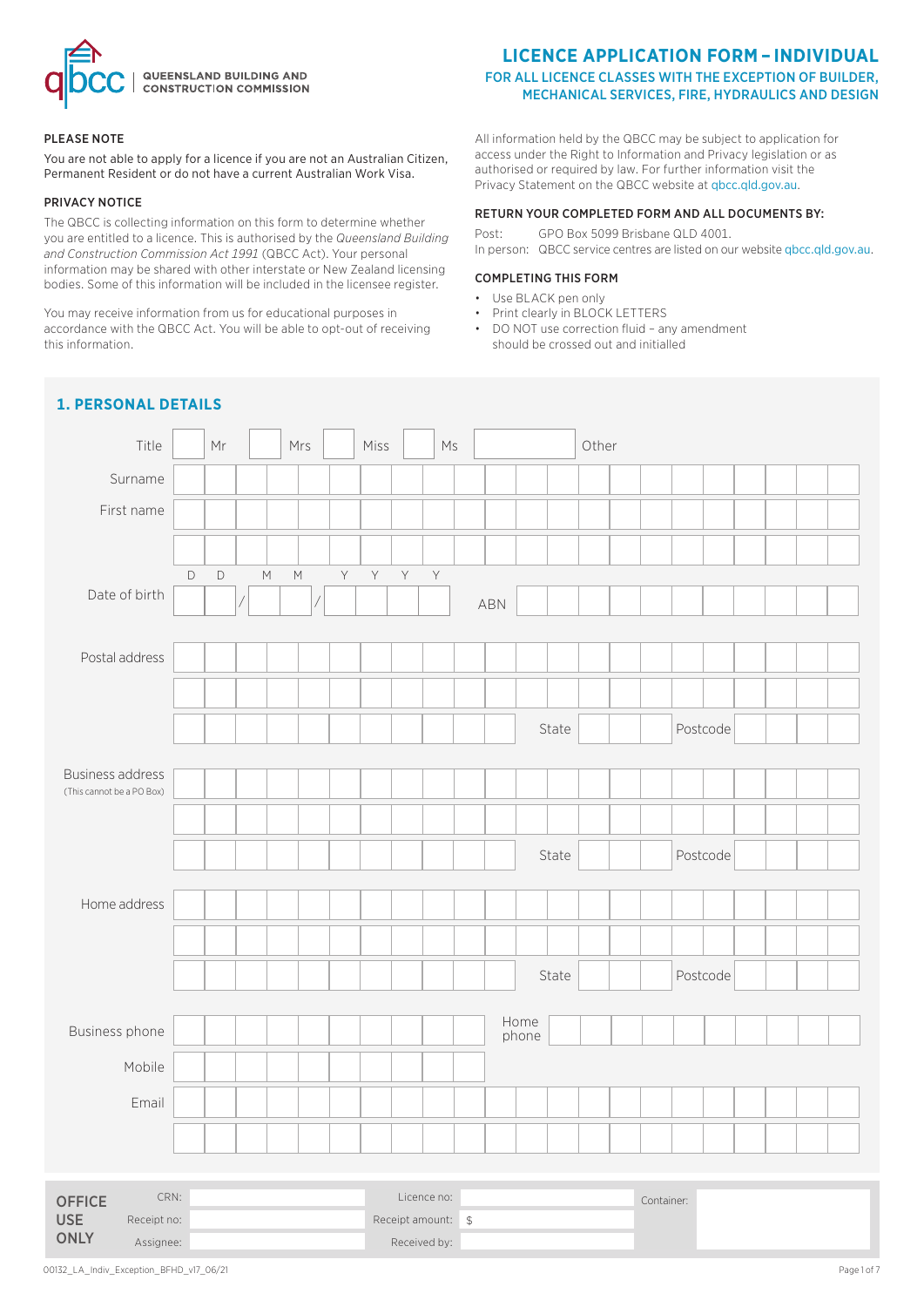

#### FOR ALL LICENCE CLASSES WITH THE EXCEPTION OF BUILDER, MECHANICAL SERVICES, FIRE, HYDRAULICS AND DESIGN

#### **2. APPLICATION DETAILS**

| Tick the licence type you are applying for:                                                                                                                                                                                                                                        |  |  |  |  |  |  |  |
|------------------------------------------------------------------------------------------------------------------------------------------------------------------------------------------------------------------------------------------------------------------------------------|--|--|--|--|--|--|--|
| Contractor<br>Nominee Supervisor<br>(contractors are able to contract for "building work"<br>(supervisors are only permitted to supervise "building work" and<br>and must meet the Minimum Financial Requirements)<br>are not required to meet the Minimum Financial Requirements) |  |  |  |  |  |  |  |
| List the class(es)<br>of licence you are<br>applying for                                                                                                                                                                                                                           |  |  |  |  |  |  |  |
| (e.g. Fire Pumps,<br>Mechanical Services -<br>Plumbing etc.)                                                                                                                                                                                                                       |  |  |  |  |  |  |  |
| <b>3. QUALIFICATIONS</b>                                                                                                                                                                                                                                                           |  |  |  |  |  |  |  |
| Technical Qualifications: A copy of your technical qualification MUST be provided.                                                                                                                                                                                                 |  |  |  |  |  |  |  |
| Refer to the Scope of Work for minimum technical requirements<br>(unless you are applying under special transitioning conditions for a Mechanical Services - Plumbing licence).                                                                                                    |  |  |  |  |  |  |  |
| I have attached a copy of my technical qualification<br>Yes                                                                                                                                                                                                                        |  |  |  |  |  |  |  |
| Managerial qualifications: A copy of your managerial qualifications MUST be provided.<br>Yes                                                                                                                                                                                       |  |  |  |  |  |  |  |
| I have attached a copy of my managerial qualification.                                                                                                                                                                                                                             |  |  |  |  |  |  |  |
| NOTE: If any of these documents are not provided, your application cannot be approved and processing will be delayed.<br>Please do not send originals.                                                                                                                             |  |  |  |  |  |  |  |
| <b>4. FINANCIAL INFORMATION</b>                                                                                                                                                                                                                                                    |  |  |  |  |  |  |  |
| Do you have a Court or Tribunal Order or adjudication decision requiring you to pay a<br>Yes<br>No<br>debt which you have not yet paid in full?                                                                                                                                    |  |  |  |  |  |  |  |
| a) If you are applying for Supervisor licence - DO NOT complete this section                                                                                                                                                                                                       |  |  |  |  |  |  |  |
| b) If you are applying for a:<br>• Site Classifier licence<br>• and you do not hold any other contractor licence requiring financial information, you have two options.                                                                                                            |  |  |  |  |  |  |  |
| You must either:<br>i. provide professional indemnity insurance and attach a completed *Estimated Maximum Revenue Declaration form with your<br>application - do not complete Part C below, or                                                                                     |  |  |  |  |  |  |  |
| ii. if you do not hold professional indemnity insurance, attach a completed *Declaration - Professional Indemnity Insurance form<br>with your application AND complete Part C below. *Forms can be obtained by contacting the QBCC or downloading from<br>QBCC's website.          |  |  |  |  |  |  |  |
| c) If you are applying for a contractor licence in any other licence class - complete this section.                                                                                                                                                                                |  |  |  |  |  |  |  |
| D<br>М<br>Y<br>Y<br>Y<br>D<br>M<br>Y<br>What is the last day of your most recent reporting year?                                                                                                                                                                                   |  |  |  |  |  |  |  |
| Are you operating under a trust structure? If yes, provide an MFR Report as you cannot<br>Yes<br>No<br>rely on Trust assets. You may need to rely on a Deed of Covenant and Assurance.                                                                                             |  |  |  |  |  |  |  |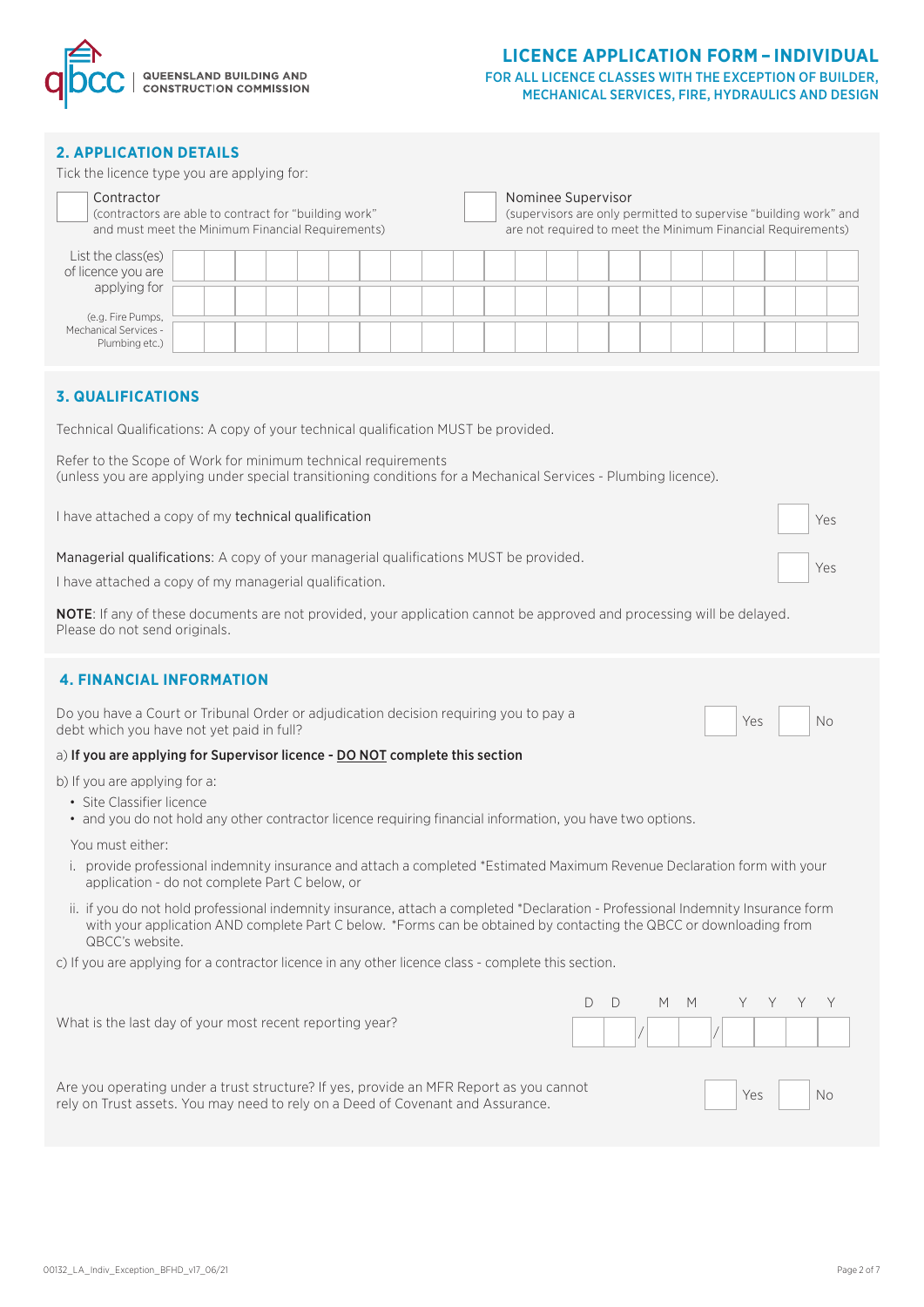



#### **4. FINANCIAL INFORMATION CONTINUED**

| Choose your financial category from the options below:                                                                                                                                                                     | Tick ONE only |  |  |  |
|----------------------------------------------------------------------------------------------------------------------------------------------------------------------------------------------------------------------------|---------------|--|--|--|
| My revenue WILL NOT exceed \$200,000 for the reporting year, and I have at least \$12,000 Net Tangible Assets<br>and a Current Ratio of at least 1. (Refer to Minimum Financial Requirements)<br><b>OR</b>                 |               |  |  |  |
| My revenue WILL NOT exceed \$800,000 for the reporting year, and I have at least \$46,000 Net Tangible Assets<br>and a Current Ratio of at least 1. (Refer to Minimum Financial Requirements)                              |               |  |  |  |
| <b>OR</b><br>My revenue will exceed \$800,000 for the reporting year.                                                                                                                                                      |               |  |  |  |
| <b>NOTE:</b> An MFR Report and signed financial statements MUST be completed by your accountant and submitted<br>with your application (Refer to Minimum Financial Requirements)                                           |               |  |  |  |
| NOTE: Some licence classes require Professional Indemnity Insurance. Refer to the Minimum Financial Requirements<br>or the Checklist attachment for details. The MFR can be found on QBCC's website at www.qbcc.qld.gov.au |               |  |  |  |
| <b>5. PROOF OF IDENTITY</b>                                                                                                                                                                                                |               |  |  |  |
| Answer all questions in this section.                                                                                                                                                                                      | Tick ONE only |  |  |  |
| i. I hold/held a QBCC licence and my licence number is/was:                                                                                                                                                                | Yes           |  |  |  |
| <b>OR</b>                                                                                                                                                                                                                  |               |  |  |  |
| I have provided a certified copy of photo identification (e.g. driver's licence or passport)                                                                                                                               | Yes           |  |  |  |
| ii. Place of birth (Town/City e.g. Brisbane, London)                                                                                                                                                                       |               |  |  |  |
| iii. Country of birth (e.g Australia, England)                                                                                                                                                                             |               |  |  |  |
| <b>6. PARTNERSHIP</b>                                                                                                                                                                                                      |               |  |  |  |

Do you intend to carry out business under the licence in partnership with an unlicensed person? If YES, you must provide a copy of relevant documents (see Checklist attachment).

Yes

No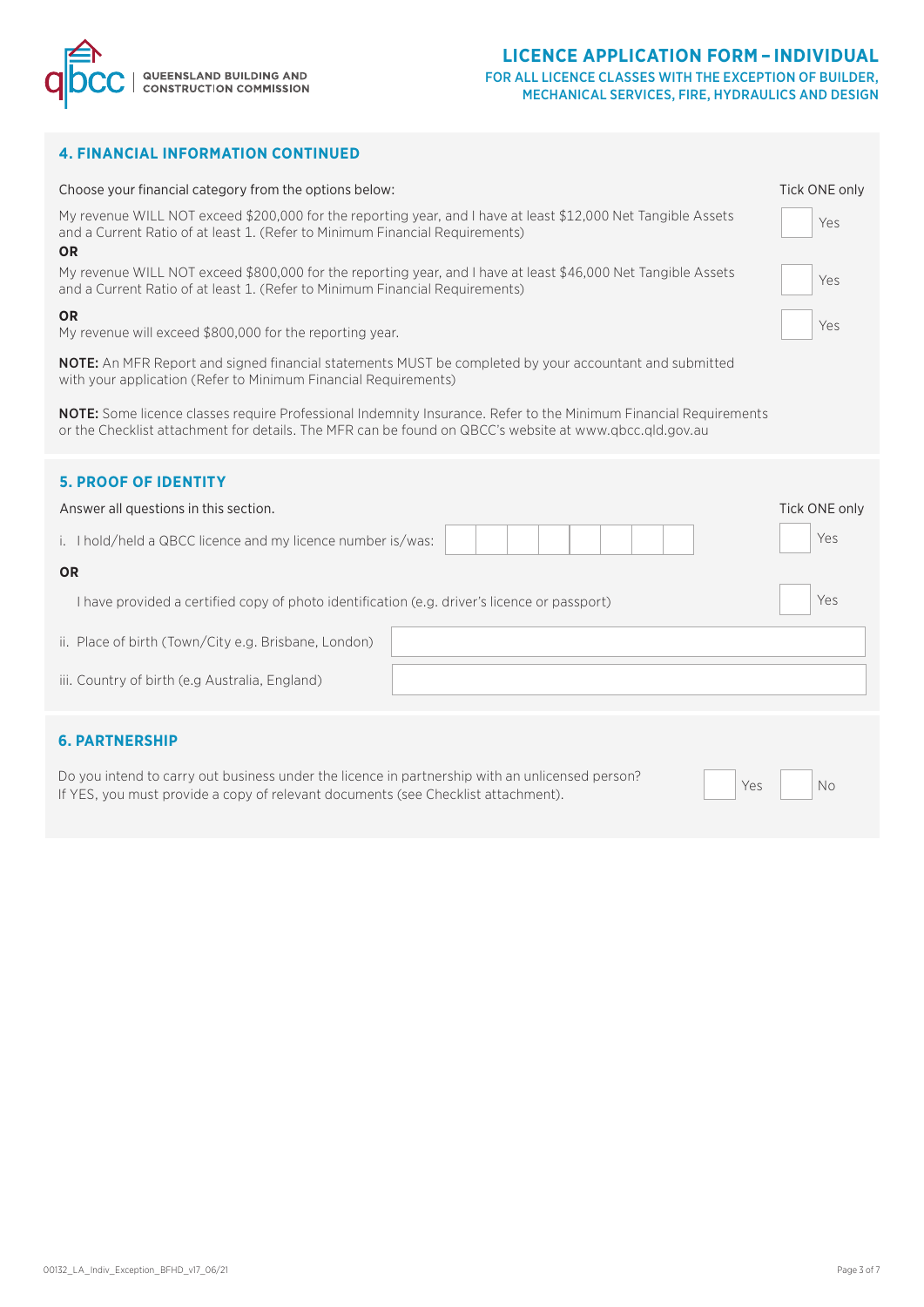

#### FOR ALL LICENCE CLASSES WITH THE EXCEPTION OF BUILDER, MECHANICAL SERVICES, FIRE, HYDRAULICS AND DESIGN

#### **7. FIT AND PROPER**

You must answer ALL questions in the following section.

The QBCC regularly cross-checks information provided herein with external agencies. This information is publicly available.

Have you OR any intended business partner:

| i.                                                                                                                                                                                                                           | ever become bankrupt or entered into a debt agreement under Part IX of the Bankruptcy Act 1966?                                                                                                                                                                                                                              | Yes |  | <b>No</b> |  |  |  |
|------------------------------------------------------------------------------------------------------------------------------------------------------------------------------------------------------------------------------|------------------------------------------------------------------------------------------------------------------------------------------------------------------------------------------------------------------------------------------------------------------------------------------------------------------------------|-----|--|-----------|--|--|--|
|                                                                                                                                                                                                                              | ii. ever entered into a composition, deed of arrangement or deed of assignment<br>under Part X of the Bankruptcy Act 1966?                                                                                                                                                                                                   | Yes |  | No.       |  |  |  |
|                                                                                                                                                                                                                              | iii. been convicted of any criminal offence (excluding traffic offences) within the last 10 years?                                                                                                                                                                                                                           | Yes |  | No.       |  |  |  |
|                                                                                                                                                                                                                              | jy, ever been convicted of an offence under the Corporations Act 2001 (Commonwealth)<br>section 596 (b) or (c)?                                                                                                                                                                                                              | Yes |  | <b>No</b> |  |  |  |
|                                                                                                                                                                                                                              | v. had a pending or current court proceeding of any criminal offences (excluding traffic offences)<br>within the last 10 years?                                                                                                                                                                                              | Yes |  | No.       |  |  |  |
|                                                                                                                                                                                                                              | vi. ever been disciplined by any Tribunal, Board, Commission or Authority in relation to building work?                                                                                                                                                                                                                      | Yes |  | No.       |  |  |  |
|                                                                                                                                                                                                                              | vii. ever had a pending or current disciplinary proceeding by any Tribunal, Board, Commission<br>or Authority in relation to building work?                                                                                                                                                                                  | Yes |  | <b>No</b> |  |  |  |
|                                                                                                                                                                                                                              | viii. ever been a: • director;<br>· secretary:                                                                                                                                                                                                                                                                               | Yes |  | <b>No</b> |  |  |  |
|                                                                                                                                                                                                                              | · shareholder; OR<br>• a person in a position to control or substantially influence a company's conduct or<br>affairs within 2 years of a company being placed in receivership, administration,<br>official administration, under a deed of company arrangement, in liquidation or<br>wound up for the benefit of creditors? |     |  |           |  |  |  |
| If you have ticked yes to any of these questions, you MUST provide copies of all relevant documentation.<br>(Refer to the Checklist attachment for required documents).                                                      |                                                                                                                                                                                                                                                                                                                              |     |  |           |  |  |  |
|                                                                                                                                                                                                                              | <b>Safety Management - Contractor Only</b>                                                                                                                                                                                                                                                                                   |     |  |           |  |  |  |
| Do you have a safety management system to ensure work to be carried out under the<br>contractor's licence is performed safely and is otherwise compliant with your obligations under<br>the Work Health and Safety Act 2011. |                                                                                                                                                                                                                                                                                                                              |     |  |           |  |  |  |
| If you have answered No, please provide an explanation why.                                                                                                                                                                  |                                                                                                                                                                                                                                                                                                                              |     |  |           |  |  |  |
|                                                                                                                                                                                                                              |                                                                                                                                                                                                                                                                                                                              |     |  |           |  |  |  |
|                                                                                                                                                                                                                              |                                                                                                                                                                                                                                                                                                                              |     |  |           |  |  |  |

Note: You must create a safe workplace. The construction industry involves a range of high risk work activities that must be appropriately managed to ensure they are carried out safely. Important information to assist employers and business owners to understand their safety obligations and implement an appropriate safety management system can be found at worksafe.qld.gov.au. A Safety Management System (SMS)captures how you intend to exercise your due diligence obligations, managing WHS elements which can vary over time and assuring safety across, and affected by, your entire business. It differs to a site safety plan. For SC1 licensees it may only need to be simple and summarise how you engage in your work safely. An SMS is scalable so it can be tailored to the size and complexity of your business. and the building work being performed or carried out.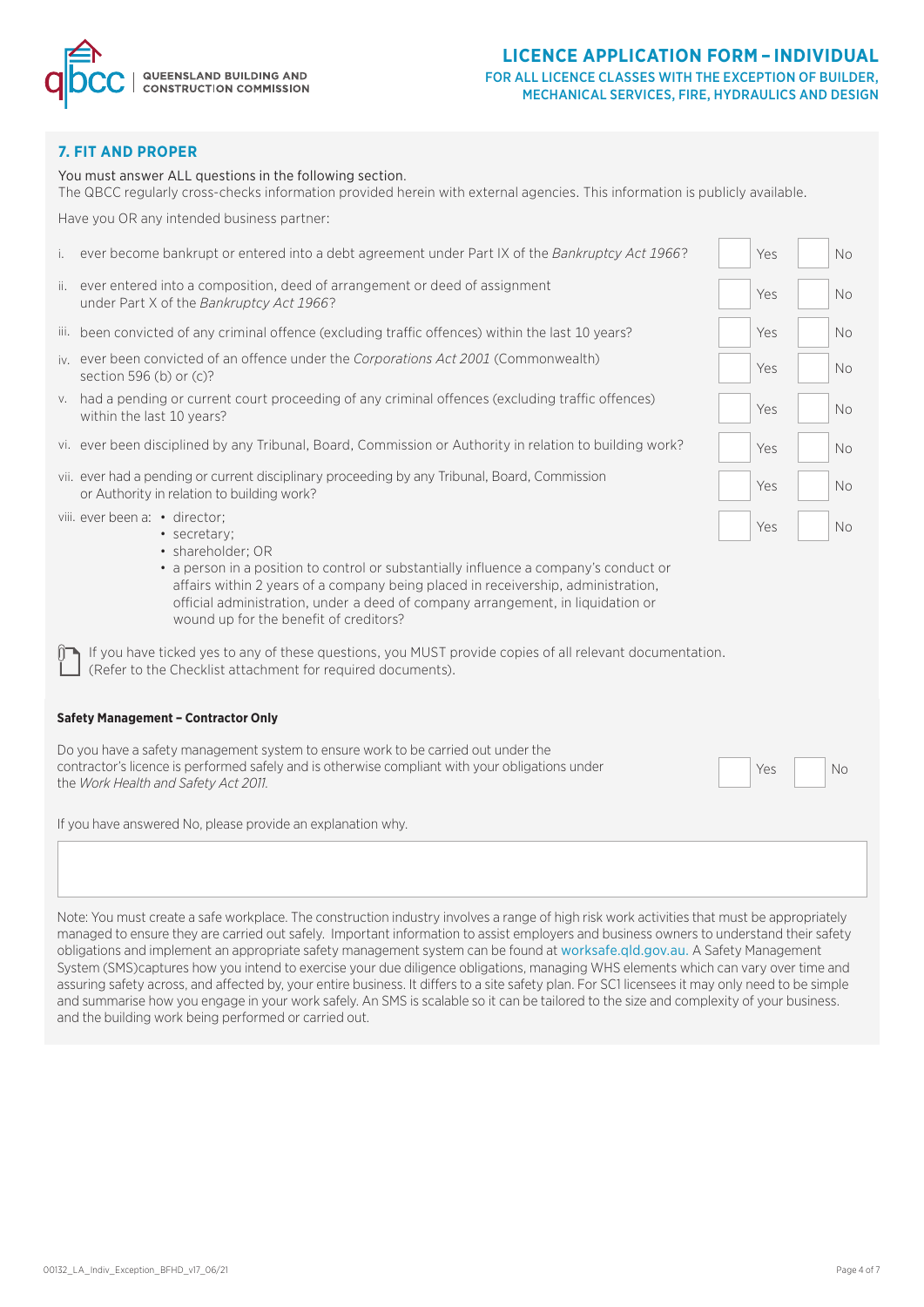

#### FOR ALL LICENCE CLASSES WITH THE EXCEPTION OF BUILDER, MECHANICAL SERVICES, FIRE, HYDRAULICS AND DESIGN

|  |  | <b>8. ADDITIONAL LICENCE DETAILS</b> |
|--|--|--------------------------------------|
|  |  |                                      |

| <b>8. ADDITIONAL LICENCE DETAILS</b>                                                                                                                                                               |                  |  |  |  |  |  |  |
|----------------------------------------------------------------------------------------------------------------------------------------------------------------------------------------------------|------------------|--|--|--|--|--|--|
| Do you currently hold a commercial, industrial or residential work licence that was issued<br>by another State, territory or New Zealand?                                                          | Yes<br><b>No</b> |  |  |  |  |  |  |
| Since 1 October 2020, have you held a commercial, industrial or residential work licence that<br>was issued by another State, territory or New Zealand that has since been suspended or cancelled? | Yes<br>No.       |  |  |  |  |  |  |
| IF YOU HAVE TICKED YES, PLEASE PROVIDE THE FOLLOWING DETAILS:                                                                                                                                      |                  |  |  |  |  |  |  |
| All issuing State/s, territories or New Zealand (tick all applicable)                                                                                                                              |                  |  |  |  |  |  |  |
| <b>NSW</b><br>ACT<br>VIC<br><b>TAS</b><br>SA<br><b>WA</b><br><b>NT</b>                                                                                                                             | NZ               |  |  |  |  |  |  |
| Licence number                                                                                                                                                                                     |                  |  |  |  |  |  |  |
| Type of licence (e.g. supervisor, contractor)                                                                                                                                                      |                  |  |  |  |  |  |  |
| Class of licence (e.g. carpentry, builder)                                                                                                                                                         |                  |  |  |  |  |  |  |
| Has the licence been cancelled or suspended?<br>Yes<br>If yes, please provide the date licence was suspended or cancelled                                                                          |                  |  |  |  |  |  |  |
| Reason the licence was suspended or cancelled                                                                                                                                                      |                  |  |  |  |  |  |  |
|                                                                                                                                                                                                    |                  |  |  |  |  |  |  |
| If you have ticked YES, please provide copies of all relevant documentation.                                                                                                                       |                  |  |  |  |  |  |  |
| <b>9. ADDITIONAL REQUIREMENTS</b>                                                                                                                                                                  |                  |  |  |  |  |  |  |
| You must answer ALL questions in this section.                                                                                                                                                     |                  |  |  |  |  |  |  |
| Are you an Australian citizen, permanent resident, or do you have a current visa                                                                                                                   |                  |  |  |  |  |  |  |
| or ImmiCard issued under the Migration Act 1958, entitling you to work in Australia?                                                                                                               | Tick ONE only    |  |  |  |  |  |  |
| I am a Citizen or Permanent Resident                                                                                                                                                               | Yes              |  |  |  |  |  |  |
| ΟR<br>I have a current visa or ImmiCard (If you answer YES to this question, you MUST supply a copy of the<br>visa or ImmiCard and any relevant conditions that apply)                             | Yes              |  |  |  |  |  |  |
| NOTE: If you are not a Citizen, Permanent Resident or have a current work visa or ImmiCard allowing you to work in<br>Australia, you are not able to apply for a licence.                          |                  |  |  |  |  |  |  |
|                                                                                                                                                                                                    |                  |  |  |  |  |  |  |

If you answer YES, you must provide a copy of the Current Business Name Extract from the Australian Securities and Investment Commission (ASIC).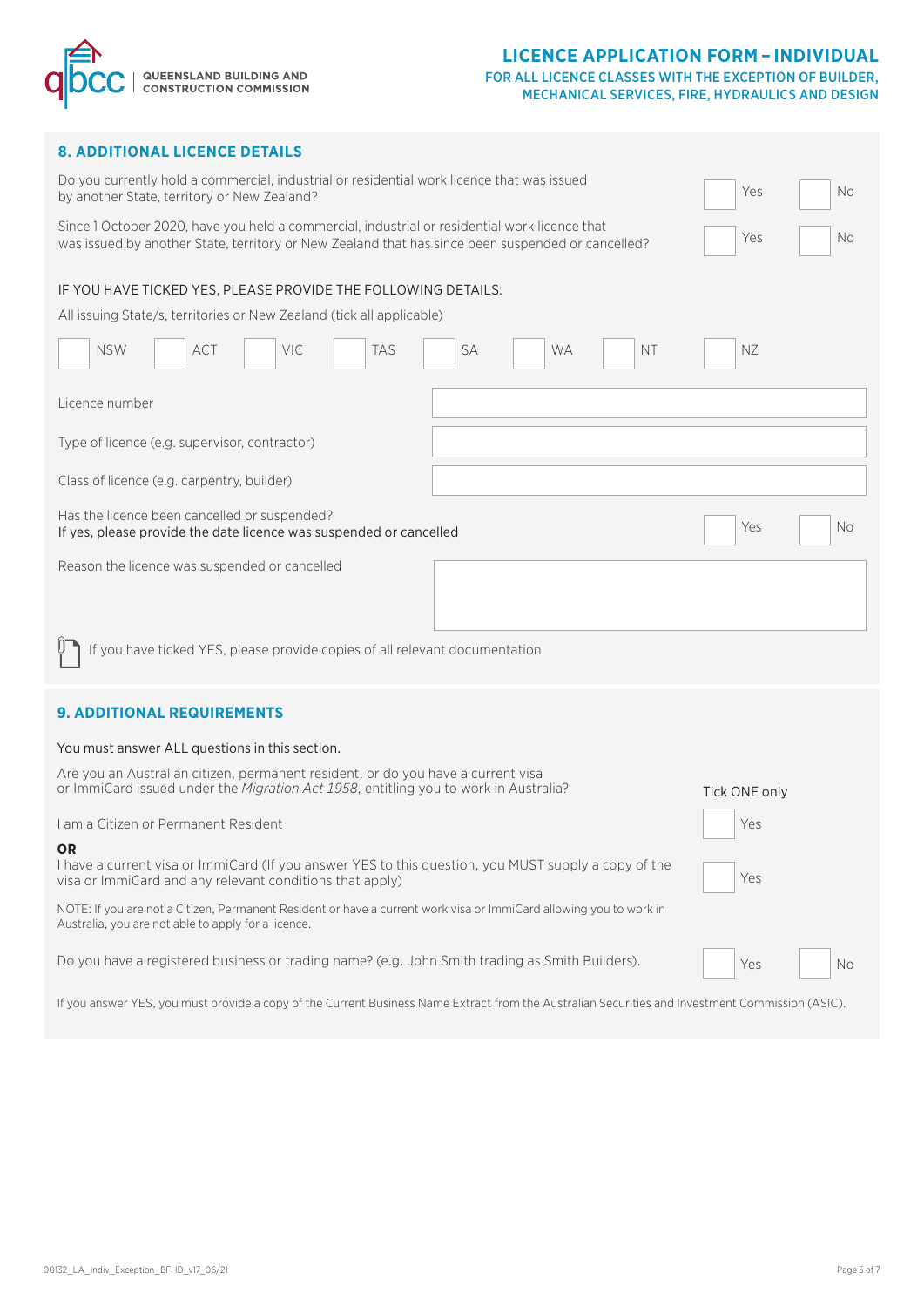

#### FOR ALL LICENCE CLASSES WITH THE EXCEPTION OF BUILDER, MECHANICAL SERVICES, FIRE, HYDRAULICS AND DESIGN

No

**ISA** 

| <b>10. FEES</b>                                                                                                |                                              |     |                     |  |                    |  |  |            |                           |
|----------------------------------------------------------------------------------------------------------------|----------------------------------------------|-----|---------------------|--|--------------------|--|--|------------|---------------------------|
| Please ensure the correct fee accompanies this application form - refer to attached fee schedule.              |                                              |     |                     |  |                    |  |  |            |                           |
|                                                                                                                | Do you require a licence certificate?<br>Yes |     |                     |  |                    |  |  |            |                           |
| If a certificate is required, you will be required to pay the additional fee - refer to attached fee schedule. |                                              |     |                     |  |                    |  |  |            |                           |
| <b>PAYMENT OPTIONS</b><br>I will pay at a QBCC office when returning this form in person                       |                                              |     |                     |  | <b>Credit card</b> |  |  | mastercard | We accept $\cdot$<br>7IS, |
| Name of card holder                                                                                            |                                              |     |                     |  |                    |  |  |            |                           |
|                                                                                                                |                                              |     |                     |  |                    |  |  |            |                           |
| Credit card number                                                                                             |                                              |     |                     |  |                    |  |  |            |                           |
| <b>Expiry date</b>                                                                                             | M<br>M                                       | Y Y | <b>Total amount</b> |  |                    |  |  |            |                           |

WARNING: INCORRECT OR MISLEADING INFORMATION MAY LEAD TO PROSECUTION FOR AN OFFENCE AND/OR REVIEW AND POSSIBLE CANCELLATION OF YOUR LICENCE

#### **11. DECLARATION**

Before you sign the declaration, use the Checklist attachment to ensure you have provided all the required information. If documentation or information is missing or incomplete, your application will take longer to process. The QBCC will ask for missing or incomplete information to allow the application to proceed.

#### I declare:

Ţ

- the statements contained in this application are true and correct;
- at the date of this declaration I am not aware of anything which gives me reason to know or suspect that I do not satisfy the Minimum Financial Requirements;
- I have read the Privacy Notice (page 1).

| Name of person<br>providing the<br>declaration |                                                                                                                                        |                 |
|------------------------------------------------|----------------------------------------------------------------------------------------------------------------------------------------|-----------------|
| Applicant's<br>signature                       |                                                                                                                                        | M<br>M<br>Date* |
|                                                | * Please ensure that this declaration is not dated more than one (1) month prior to the date the application is submitted to the QBCC. |                 |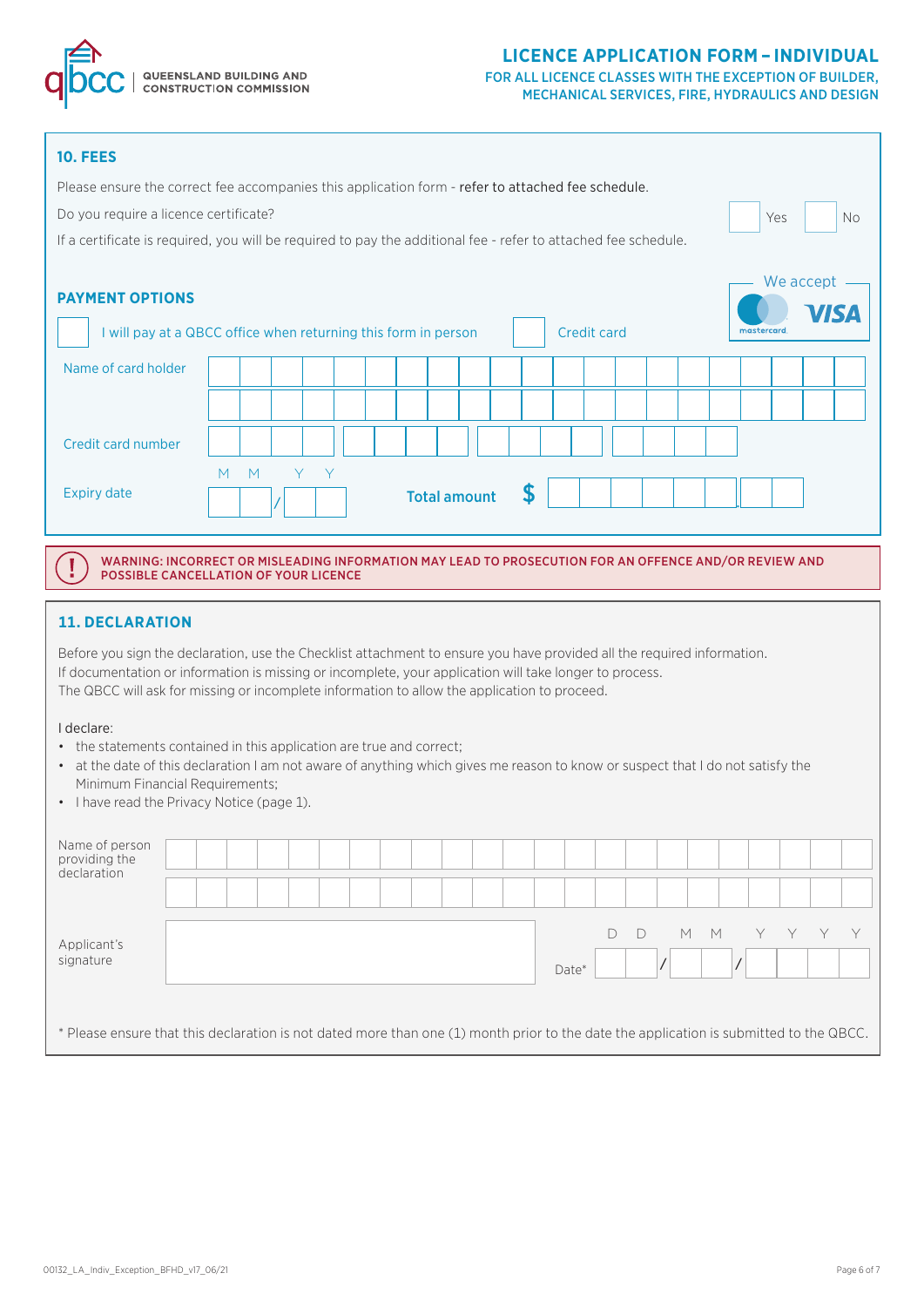

#### FOR ALL LICENCE CLASSES WITH THE EXCEPTION OF BUILDER, MECHANICAL SERVICES, FIRE, HYDRAULICS AND DESIGN

### **CHECKLIST**

IMPORTANT - read this before signing the Declaration (refer to Question 10), use this checklist to ensure you have provided all the required information.

If documentation or information is missing or incomplete, your application will take longer to process. QBCC will ask for missing or incomplete information to allow the application to proceed.

Please note, original documents will not be returned.

| I have completed all the questions on the application form.                                                                                                                                                                                                                          | Yes |
|--------------------------------------------------------------------------------------------------------------------------------------------------------------------------------------------------------------------------------------------------------------------------------------|-----|
| I have provided a copy of my technical qualifications (refer to section 3).                                                                                                                                                                                                          | Yes |
| Only for people applying for a licence in Plumbing, Drainage, Gas Fitting, or Pest Controlling.<br>I have provided a copy of my other relevant licences held in Queensland e.g. occupational licence.                                                                                | Yes |
| I have provided a copy of a QBCC approved managerial qualification (refer to section 3).                                                                                                                                                                                             | Yes |
| I have provided my financial information (refer to section 4) (Self Certification, MFR Report and<br>signed financial statements, or an Estimated Maximum Revenue declaration).                                                                                                      | Yes |
| I have provided copies of all relevant documents. (refer to section 4).                                                                                                                                                                                                              | Yes |
| Only for people applying for a licence in:<br>• Site Classifier<br>• Termite Management - Chemical                                                                                                                                                                                   | Yes |
| I have provided a certificate of currency evidencing my current Professional Indemnity insurance policy                                                                                                                                                                              |     |
| Only for people working in Australia under a visa or ImmiCard.<br>I have provided a copy of the visa or ImmiCard and any relevant conditions that apply (refer to section 8)                                                                                                         | Yes |
| Only for people with a registered business name e.g. Smith Builders.<br>I have provided a copy of the Current Business Name Extract from the Australian Securities and<br>Investment Commission (refer to section 8).                                                                | Yes |
| Only for people who answered 'YES' to any of the questions in section 7.<br>I have enclosed copies of the following:                                                                                                                                                                 | Yes |
| · all reports to creditors issued by the trustee in bankruptcy, administrator, deed administrator, receiver or liquidator<br>• confirmation of discharge from bankruptcy from the trustee in bankruptcy or a copy of an ITSA search showing the<br>date of discharge from bankruptcy |     |
| • debt agreement, composition, deed of arrangement or deed of assignment<br>• evidence from the trustee that the debt agreement, composition, deed of arrangement, or deed of                                                                                                        |     |
| assignment has been fully complied with, released or carried out<br>· minutes of conviction, court or tribunal order and a National Police Certificate no older than 30 days obtained<br>through an Australian State or Federal Police establishment*                                |     |
| • ASIC Order preventing an individual from managing a corporation                                                                                                                                                                                                                    |     |
| • any documentation relating to court proceedings that are still pending.                                                                                                                                                                                                            |     |
| I have provided proof of identity (refer to section 5).                                                                                                                                                                                                                              | Yes |
| Only for an individual carrying out business under the licence in partnership with an unlicensed person.<br>I have provided a copy of the partnership agreement that states the names of all parties involved<br>and conditions of the business partnership.                         | Yes |
| *Police checks from private providers will not accepted by the QBCC as these reports may not include all police history information.                                                                                                                                                 |     |